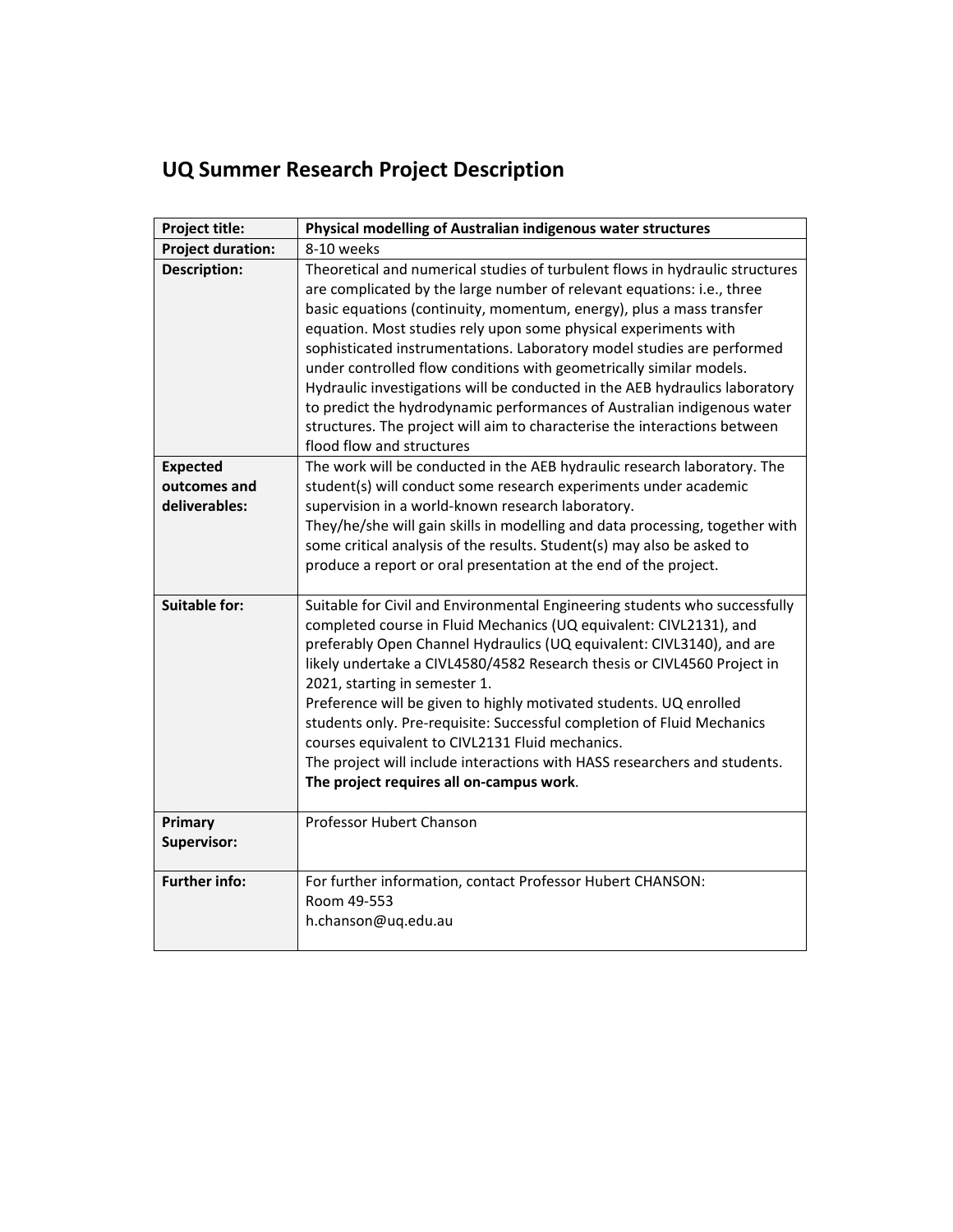| Project title:                                   | Physical modelling of hydraulic structures                                                                                                                                                                                                                                                                                                                                                                                                                                                                                                                                                                                                                                                                                        |
|--------------------------------------------------|-----------------------------------------------------------------------------------------------------------------------------------------------------------------------------------------------------------------------------------------------------------------------------------------------------------------------------------------------------------------------------------------------------------------------------------------------------------------------------------------------------------------------------------------------------------------------------------------------------------------------------------------------------------------------------------------------------------------------------------|
| <b>Project duration:</b>                         | 8-10 weeks                                                                                                                                                                                                                                                                                                                                                                                                                                                                                                                                                                                                                                                                                                                        |
| <b>Description:</b>                              | Theoretical and numerical studies of turbulent flows in hydraulic structures<br>are complicated by the large number of relevant equations: i.e., three<br>basic equations (continuity, momentum, energy), plus a mass transfer<br>equation. Most studies rely upon some physical experiments with<br>sophisticated instrumentations. Laboratory model studies are performed<br>under controlled flow conditions with geometrically similar models.<br>Hydraulic investigations will be conducted in the AEB hydraulics laboratory<br>to predict the hydrodynamic performances of man-made structures. The<br>project will aim to characterise the turbulence and the effects of flow<br>turbulence on the optimum flow conditions |
| <b>Expected</b><br>outcomes and<br>deliverables: | The work will be conducted in the AEB hydraulic research laboratory. The<br>student(s) will conduct some research experiments under academic<br>supervision in a world-known research laboratory.<br>They/he/she will gain skills in modelling and data processing, together with<br>some critical analysis of the results. Student(s) may also be asked to<br>produce a report or oral presentation at the end of the project.                                                                                                                                                                                                                                                                                                   |
| <b>Suitable for:</b>                             | Suitable for Civil and Environmental Engineering students who successfully<br>completed course in Fluid Mechanics (UQ equivalent: CIVL2131), and<br>preferably Open Channel Hydraulics (UQ equivalent: CIVL3140), and are<br>likely undertake a CIVL4580/4582 Research thesis or CIVL4560 Project in<br>2021, starting in semester 1.<br>Preference will be given to highly motivated students. UQ enrolled<br>students only. Pre-requisite: Successful completion of Fluid Mechanics<br>courses equivalent to CIVL2131 Fluid mechanics.<br>The project requires all on-campus work.                                                                                                                                              |
| Primary<br>Supervisor:                           | Professor Hubert Chanson                                                                                                                                                                                                                                                                                                                                                                                                                                                                                                                                                                                                                                                                                                          |
| <b>Further info:</b>                             | For further information, contact Professor Hubert CHANSON:<br>Room 49-553<br>h.chanson@uq.edu.au                                                                                                                                                                                                                                                                                                                                                                                                                                                                                                                                                                                                                                  |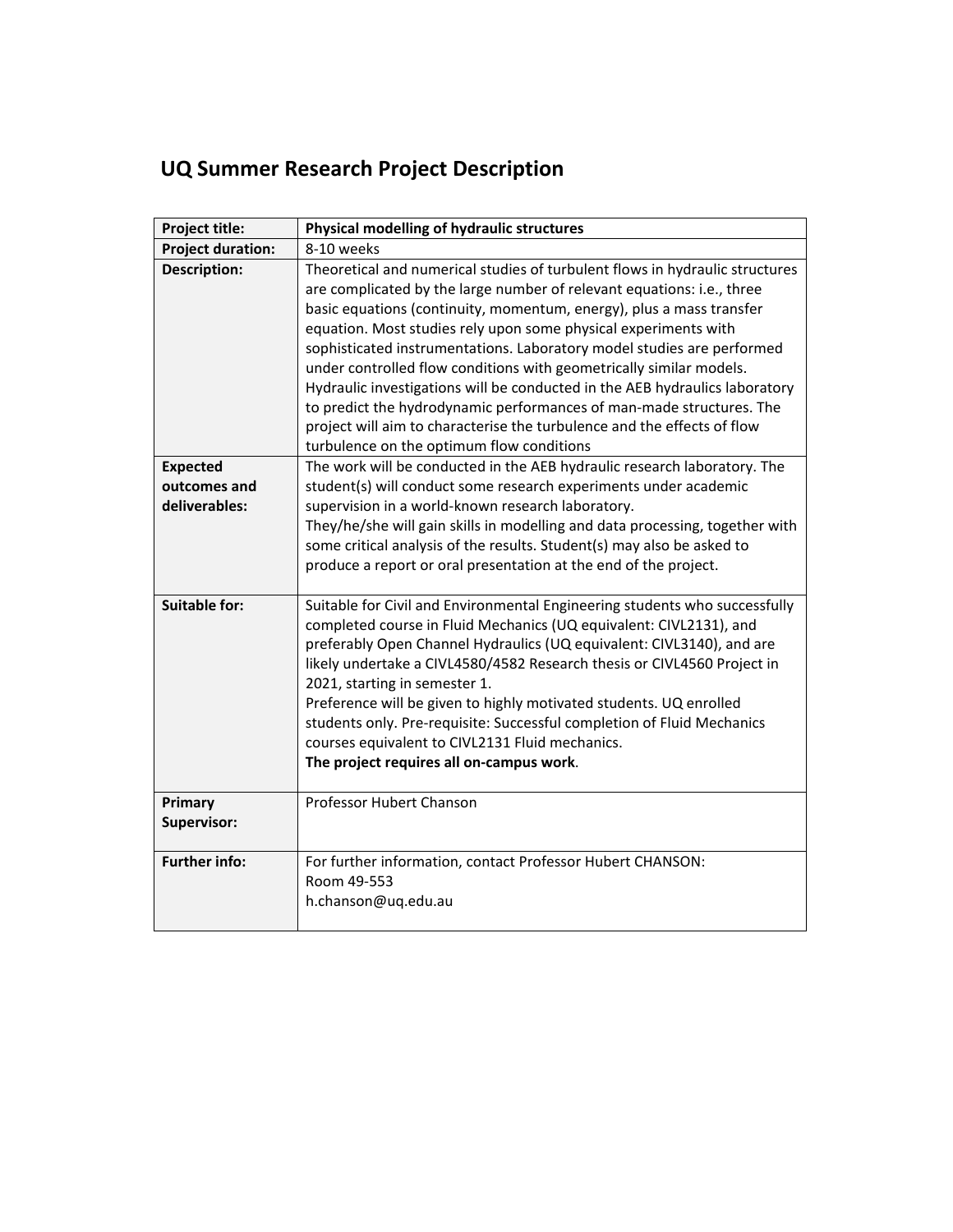| Project title:                                   | Wave breaking in steady and unsteady open channel flows                                                                                                                                                                                                                                                                                                                                                                                                                                                                                                                                                                                                                                                                          |
|--------------------------------------------------|----------------------------------------------------------------------------------------------------------------------------------------------------------------------------------------------------------------------------------------------------------------------------------------------------------------------------------------------------------------------------------------------------------------------------------------------------------------------------------------------------------------------------------------------------------------------------------------------------------------------------------------------------------------------------------------------------------------------------------|
| <b>Project duration:</b>                         | 8-10 weeks                                                                                                                                                                                                                                                                                                                                                                                                                                                                                                                                                                                                                                                                                                                       |
| <b>Description:</b>                              | A sudden decrease in water depth, called a negative surge or expansion<br>wave, is characterised by a gentle change in free-surface elevation. Some<br>geophysical applications include the ebb tide flow in macro-tidal estuaries,<br>the rundown of swash waters and the retreating waters after maximum<br>tsunami runup in a river channel. A related application is the hydraulic<br>jump and the dam break wave.<br>In the AEB hydraulics laboratory, new hydraulic engineering experiments<br>will be conducted in a prismatic channel. The project will aim to<br>characterise the unsteady turbulence and air entrainment during<br>expansion waves as well as the effects of flow turbulence on turbulent<br>stresses. |
| <b>Expected</b><br>outcomes and<br>deliverables: | The work will be conducted in the AEB hydraulic research laboratory. The<br>student(s) will conduct some research experiments under academic<br>supervision in a world-known research laboratory.<br>They/he/she will gain skills in modelling and data processing, together with<br>some critical analysis of the results. Student(s) may also be asked to<br>produce a report or oral presentation at the end of the project.                                                                                                                                                                                                                                                                                                  |
| <b>Suitable for:</b>                             | Suitable for Civil and Environmental Engineering students who successfully<br>completed course in Fluid Mechanics (UQ equivalent: CIVL2131), and<br>preferably Open Channel Hydraulics (UQ equivalent: CIVL3140), and are<br>likely undertake a CIVL4580/4582 Research thesis or CIVL4560 Project in<br>2020, starting in semester 1.<br>Preference will be given to highly motivated students. UQ enrolled<br>students only. Pre-requisite: Successful completion of Fluid Mechanics<br>courses equivalent to CIVL2131 Fluid mechanics.<br>The project requires all on-campus work                                                                                                                                              |
| Primary<br>Supervisor:                           | Professor Hubert Chanson                                                                                                                                                                                                                                                                                                                                                                                                                                                                                                                                                                                                                                                                                                         |
| <b>Further info:</b>                             | For further information, contact Professor Hubert CHANSON:<br>Room 49-553<br>h.chanson@uq.edu.au                                                                                                                                                                                                                                                                                                                                                                                                                                                                                                                                                                                                                                 |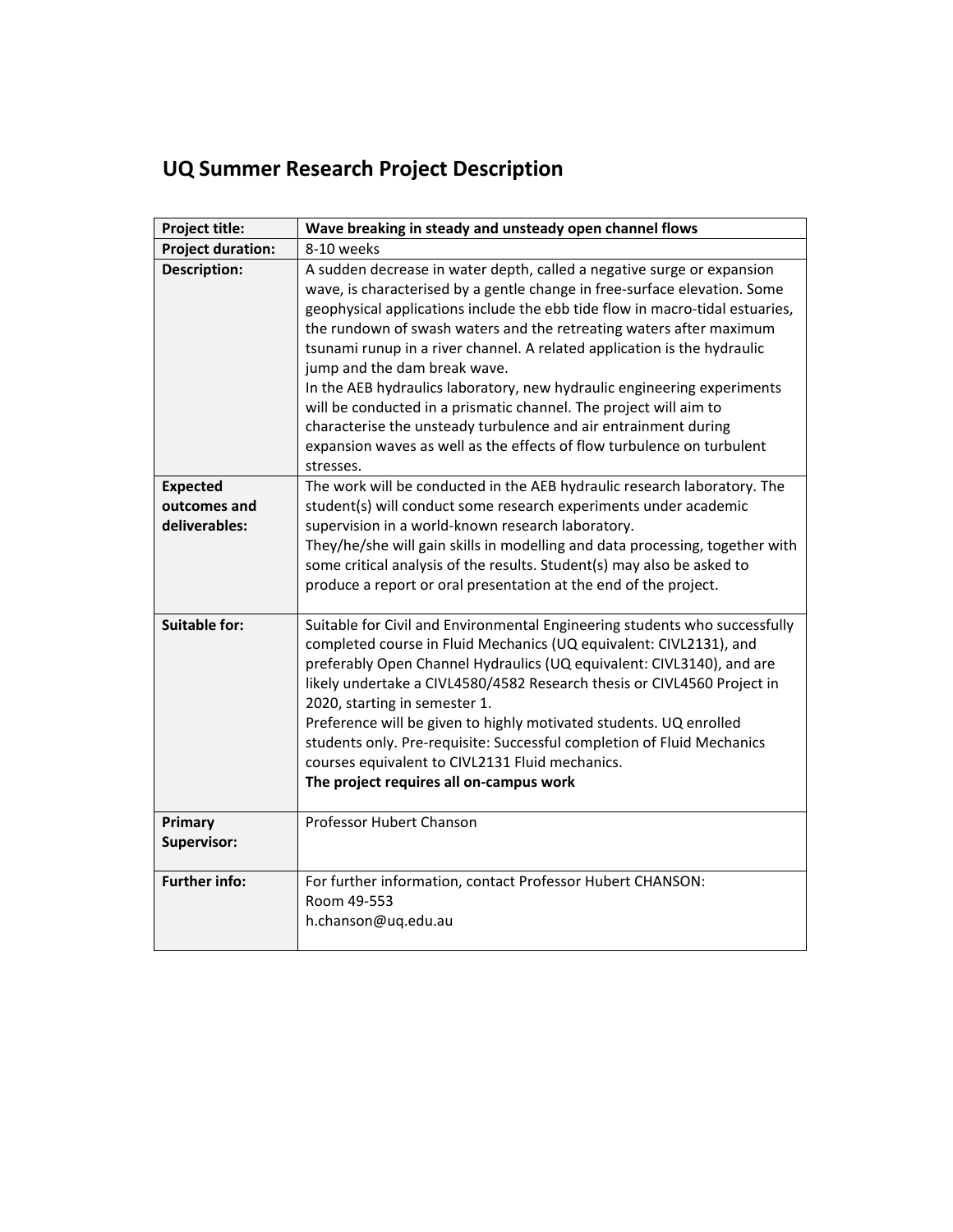| Project title:                                   | Long term trends in Brisbane River sediment distribution                                                                                                                                                                                                                                                                                                                                                                                                                                                                                                                                                                |
|--------------------------------------------------|-------------------------------------------------------------------------------------------------------------------------------------------------------------------------------------------------------------------------------------------------------------------------------------------------------------------------------------------------------------------------------------------------------------------------------------------------------------------------------------------------------------------------------------------------------------------------------------------------------------------------|
| <b>Project duration:</b>                         | This will be an 8-week project.                                                                                                                                                                                                                                                                                                                                                                                                                                                                                                                                                                                         |
| <b>Description:</b>                              | Sediment distribution in the Brisbane River estuary is driven by two key<br>variables: catchment inflow events and tidal reworking. Catchment inflow<br>events transport large quantities of fine sediment material which is then<br>deposited in the estuary. Following the initial deposition, strong tidal<br>currents can then redistribute this material within the estuary and then<br>eventually export into Moreton Bay. This project will examine a 20-year<br>record of sediment particle size data at multiple sites throughout the lower<br>estuary and identify long term trends in sediment distribution. |
| <b>Expected</b><br>outcomes and<br>deliverables: | Students will gain strong data and laboratory analysis skills over this<br>project. The laboratory component will require on-campus work for at<br>least 2 weeks over the duration of the project. Students will be expected to<br>produce a technical report detailing the major findings from this work. In<br>addition, there will be the opportunity for students to present to key<br>external stakeholders including the Port of Brisbane and Healthy Land and<br>Water.                                                                                                                                          |
| <b>Suitable for:</b>                             | Students with a strong interest in statistical analysis. A working knowledge<br>of sediment particle size analysis and GIS techniques is highly desirable.                                                                                                                                                                                                                                                                                                                                                                                                                                                              |
| Primary<br>Supervisor:                           | Alistair Grinham                                                                                                                                                                                                                                                                                                                                                                                                                                                                                                                                                                                                        |
| <b>Further info:</b>                             | Email: a.grinham@uq.edu.au                                                                                                                                                                                                                                                                                                                                                                                                                                                                                                                                                                                              |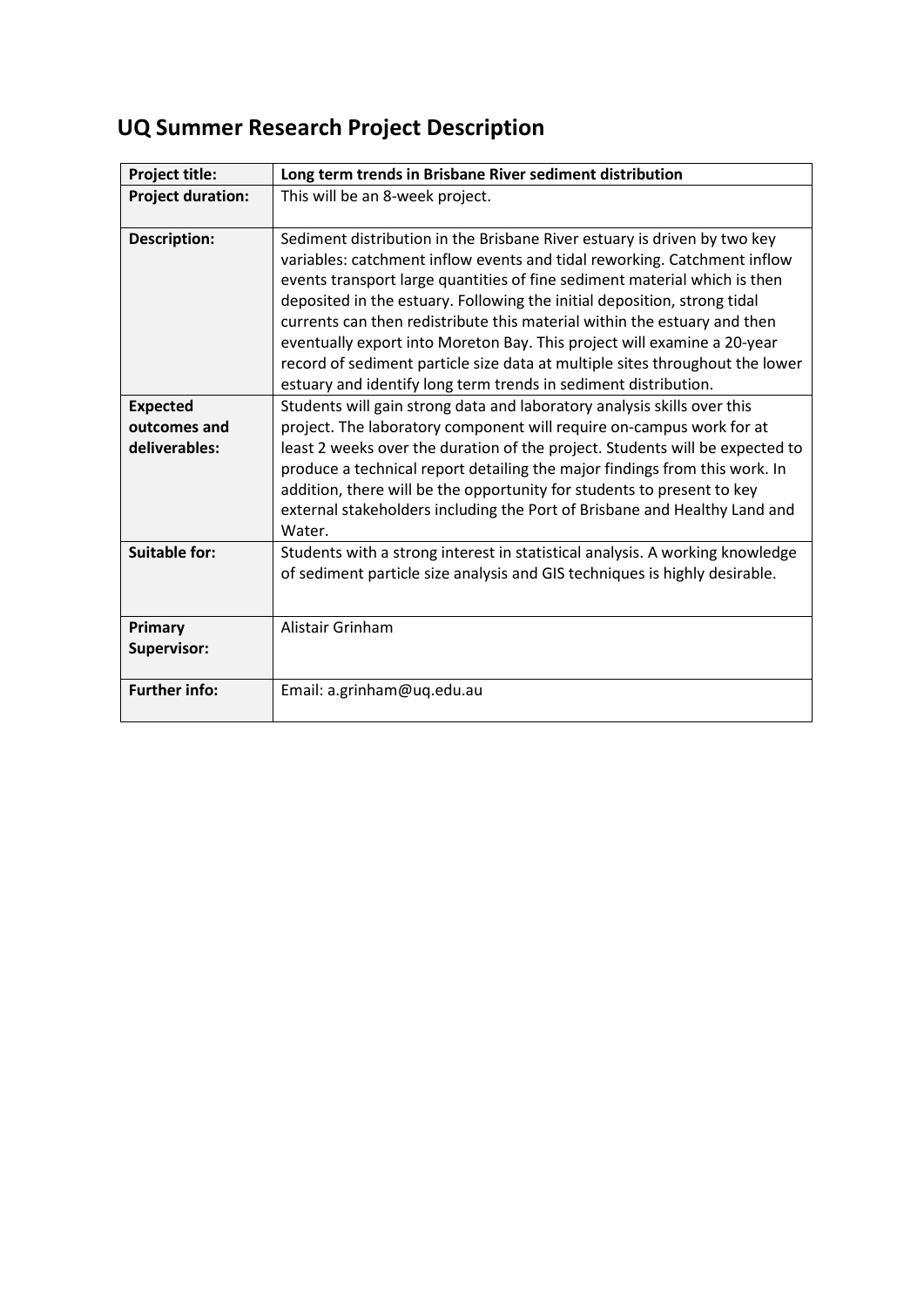| <b>Project title:</b>    | Investigation on robotic fabrication approach of structure with FRP           |
|--------------------------|-------------------------------------------------------------------------------|
|                          | composite material                                                            |
|                          |                                                                               |
| <b>Project duration:</b> | 10 weeks                                                                      |
| <b>Description:</b>      | Recent studies on topology optimization have found that material              |
|                          | efficiency can be significantly improved by using irregular sections to       |
|                          | replace the conventional sections in some structural members. The             |
|                          | optimized structures are also tended to be with changing cross-sections       |
|                          | along the member span or height, such as the tree-like structure used at      |
|                          | the Qatar National Convention Centre (Figure 1) and the Art Nouveau           |
|                          | Apartment by Flying Concrete in San Miguel De Allende Mexico. FRP is          |
|                          | found to be a promising material for the irregular profiles because of its    |
|                          | high flexibility. However, as above mentioned, conventional manufacturing     |
|                          | techniques have their limitations on irregular shapes.                        |
|                          |                                                                               |
|                          |                                                                               |
|                          |                                                                               |
|                          |                                                                               |
|                          |                                                                               |
|                          |                                                                               |
|                          |                                                                               |
|                          | <b>CASE CASE OF THE PAST OF THE PAST</b>                                      |
|                          |                                                                               |
|                          | 45                                                                            |
|                          |                                                                               |
|                          |                                                                               |
|                          | Figure 1 Qatar National Convention Centre, Doha. https://www.designbuild-     |
|                          | network.com/projects/gatarnationalconvent/                                    |
|                          | Our research is introduced to explore the potential to use robotic            |
|                          | technology for robotic fabrication of structural members with greater         |
|                          | formwork flexibility to reduce the cost of transportation and to increase the |
|                          | material and structural efficiency of the building structure.                 |
|                          |                                                                               |
|                          | Some preliminary research has been conducted on FRP formwork                  |
|                          | fabrication by industrial robot in Figure 2. Based on this experience, next   |
|                          | step will upgrade fabrication system and explore more geometrical design      |
|                          | with higher flexibility.                                                      |
|                          |                                                                               |
|                          |                                                                               |
|                          |                                                                               |
|                          |                                                                               |
|                          |                                                                               |
|                          |                                                                               |
|                          |                                                                               |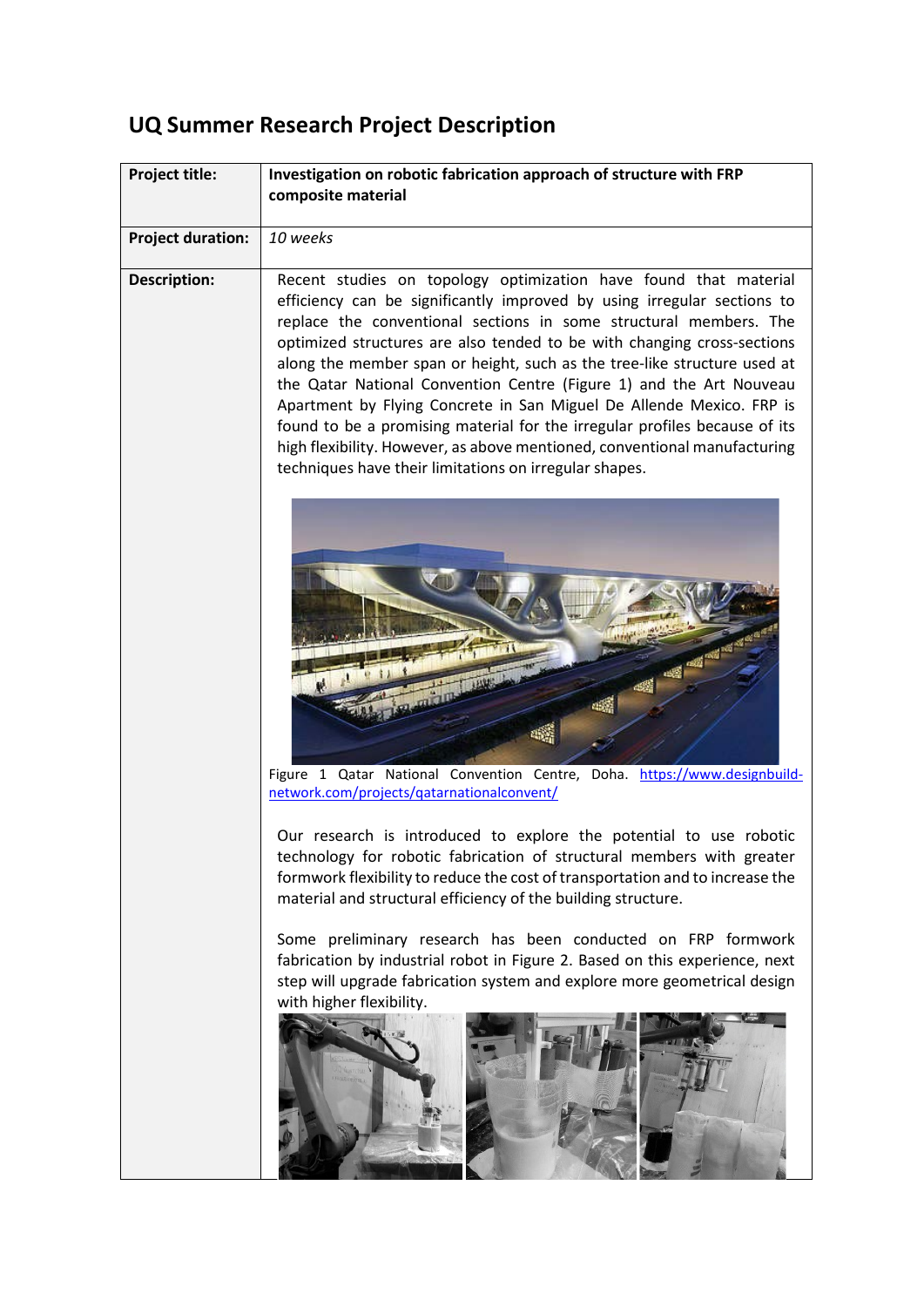|                                                  | Figure 2 Robotic FRP formwork fabrication                                                                                                                                                                                                                                                                                                                                                                                                      |
|--------------------------------------------------|------------------------------------------------------------------------------------------------------------------------------------------------------------------------------------------------------------------------------------------------------------------------------------------------------------------------------------------------------------------------------------------------------------------------------------------------|
| <b>Expected</b><br>outcomes and<br>deliverables: | The scholar will gain skills in geometrical optimization for robotic fabrication,<br>basic industrial robot control and path planning for fabrication/construction,<br>design and developing adaptive fabrication system for customizable building<br>components. The scholar will also gain more skills in lab work and be more<br>familiar with hand tools.<br>The scholars are expected to deliver a fabricated prototype at the end of the |
|                                                  | project and evaluate the system. There will be opportunity to generate<br>publication based on the outcome of the research.                                                                                                                                                                                                                                                                                                                    |
| <b>Suitable for:</b>                             | The project is open for senior undergraduate and master students in Civil<br>and Architecture. Previous experience with FRP composite material or<br>related CAD software (Rhino&Grasshopper is preferred). The students must<br>gain access the structure lab and industrial robotic arm by completing all<br>relevant inductions before the research start.                                                                                  |
| Primary<br><b>Supervisor:</b>                    | Dr. Dan Luo                                                                                                                                                                                                                                                                                                                                                                                                                                    |
| <b>Further info:</b>                             | Dan Luo d.luo@uq.edu.au<br>Please contact the supervisor prior to submission                                                                                                                                                                                                                                                                                                                                                                   |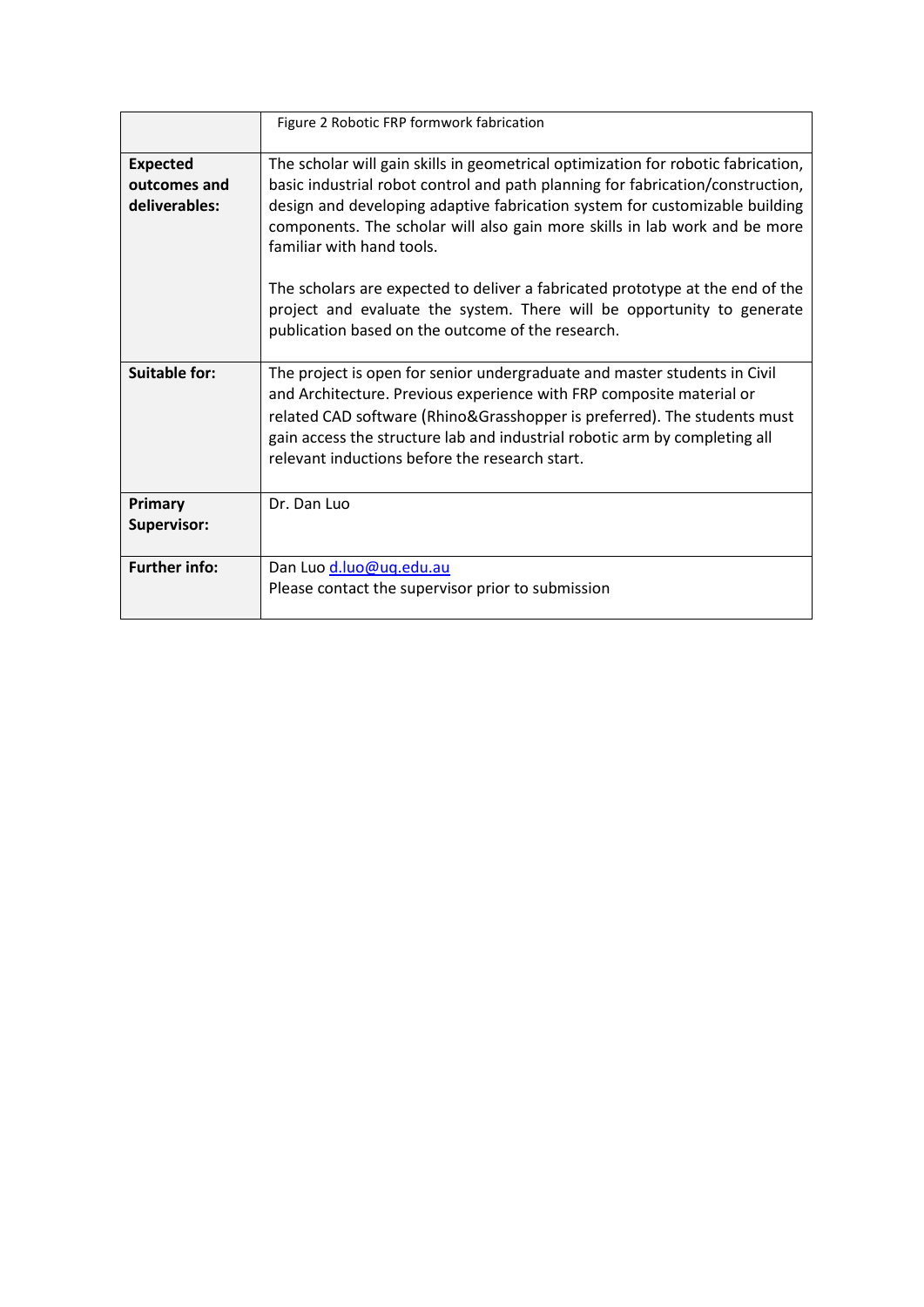| <b>Project title:</b> | <b>Identifying Crack Initiation Point in Low Porosity Rock-like Materials</b>                                                                                                                                                                                                                                                                                                                                                                                                                                                                                                                                                                                                                                                                                                                                                                                                                         |
|-----------------------|-------------------------------------------------------------------------------------------------------------------------------------------------------------------------------------------------------------------------------------------------------------------------------------------------------------------------------------------------------------------------------------------------------------------------------------------------------------------------------------------------------------------------------------------------------------------------------------------------------------------------------------------------------------------------------------------------------------------------------------------------------------------------------------------------------------------------------------------------------------------------------------------------------|
| Project               | 10 weeks at 37.5 hours/week.                                                                                                                                                                                                                                                                                                                                                                                                                                                                                                                                                                                                                                                                                                                                                                                                                                                                          |
| duration:             | Commencement date by mutual agreement.                                                                                                                                                                                                                                                                                                                                                                                                                                                                                                                                                                                                                                                                                                                                                                                                                                                                |
| <b>Description:</b>   | The Crack Initiation (CI) point in a UCS test with rock-like samples represents the stress level where<br>microfracturing begins and is marked as the point where the lateral and volumetric strain curves<br>depart from linearity. Crack propagation can be considered as being either stable or unstable.<br>Under stable conditions, crack growth can be stopped by controlling the applied load. Unstable<br>crack growth occurs at the point of reversal in the volumetric strain curve and is also known as the<br>point of critical energy release or crack damage. This study aims to investigate the available<br>methods in the literature for the determination of this critical design parameter in low porosity<br>rocks. The models will be then applied to a series of conventional and true triaxial test data to<br>compare the results and assess the applicability of each model. |
| <b>Expected</b>       | The applicants can expect to gain experience in the testing of geomaterials for use in design.                                                                                                                                                                                                                                                                                                                                                                                                                                                                                                                                                                                                                                                                                                                                                                                                        |
| outcomes and          | Publication of the outcomes is likely and the project lends itself to a future undergraduate thesis                                                                                                                                                                                                                                                                                                                                                                                                                                                                                                                                                                                                                                                                                                                                                                                                   |
| deliverables:         | or Masters project.                                                                                                                                                                                                                                                                                                                                                                                                                                                                                                                                                                                                                                                                                                                                                                                                                                                                                   |
| <b>Suitable for:</b>  | Suitable for 3 and 4-year geotechnical engineering students with an interest in laboratory testing.                                                                                                                                                                                                                                                                                                                                                                                                                                                                                                                                                                                                                                                                                                                                                                                                   |
| Primary               | Dr Mehdi Serati, Prof David Williams                                                                                                                                                                                                                                                                                                                                                                                                                                                                                                                                                                                                                                                                                                                                                                                                                                                                  |
| <b>Supervisor:</b>    |                                                                                                                                                                                                                                                                                                                                                                                                                                                                                                                                                                                                                                                                                                                                                                                                                                                                                                       |
| <b>Further info:</b>  | Please email M.Serati@uq.edu.au for further details                                                                                                                                                                                                                                                                                                                                                                                                                                                                                                                                                                                                                                                                                                                                                                                                                                                   |

| Project title:       | On the Evaluation of Crack Initiation Stress Threshold using electrical resistivity methods                                                                                                                                                                                                                                                                                                                                                                                                                                                                                                                                                                                                                                                                                                                                                                                                                                                                                                                                                                                                                                                                                                                                                                                                                                                                                                                                                                                                                                                                                                                                                                                                    |
|----------------------|------------------------------------------------------------------------------------------------------------------------------------------------------------------------------------------------------------------------------------------------------------------------------------------------------------------------------------------------------------------------------------------------------------------------------------------------------------------------------------------------------------------------------------------------------------------------------------------------------------------------------------------------------------------------------------------------------------------------------------------------------------------------------------------------------------------------------------------------------------------------------------------------------------------------------------------------------------------------------------------------------------------------------------------------------------------------------------------------------------------------------------------------------------------------------------------------------------------------------------------------------------------------------------------------------------------------------------------------------------------------------------------------------------------------------------------------------------------------------------------------------------------------------------------------------------------------------------------------------------------------------------------------------------------------------------------------|
| Project              | 10 weeks at 37.5 hours/week.                                                                                                                                                                                                                                                                                                                                                                                                                                                                                                                                                                                                                                                                                                                                                                                                                                                                                                                                                                                                                                                                                                                                                                                                                                                                                                                                                                                                                                                                                                                                                                                                                                                                   |
| duration:            | Commencement date by mutual agreement.                                                                                                                                                                                                                                                                                                                                                                                                                                                                                                                                                                                                                                                                                                                                                                                                                                                                                                                                                                                                                                                                                                                                                                                                                                                                                                                                                                                                                                                                                                                                                                                                                                                         |
| <b>Description:</b>  | The rapid expansion of urban and mining infrastructure over the last two decades has seen an<br>escalation of development in hard rocks, including urban tunnels, large open pits, and deep<br>underground mines. However, despite many success stories, explosion-like fractures at depth<br>(commonly known as spalling and rock bursts) still happen. This highly contentious rock failure is<br>found closely related to the initiation of internal cracks in rock where the sample deformation could<br>still be within the elastic zone. The crack initiation threshold, defined as the onset of stress-induced<br>rock damage, has been therefore widely used as a predictor for in-situ rock spalling strength. The<br>aim of this study is to investigate the applicability of two low-frequency electrical geophysical<br>methods for the determination of crack initiation stress thresholds in hard and brittle solids. Firstly,<br>an active method will be considered: the Spectral Induced Polarization (SIP). The main idea is to<br>inject electrical current in the rock and measure the electrical potential in order to compute the<br>frequency dependant complex permittivity of the material. The method being very sensitive to<br>change in porosity, it can be used as a monitoring technique for crack initiation. The self potential<br>method is a passive geophysical method and consists of measuring the electrical potential. The<br>sampled electrical potential can be used to determine the causative source of current in the<br>material. In the case of crack initiation, an electrical current can be induced thorough the<br>seismoelectric coupling. |
| <b>Expected</b>      | The applicants can expect to gain experience in the testing of geomaterials for use in design.                                                                                                                                                                                                                                                                                                                                                                                                                                                                                                                                                                                                                                                                                                                                                                                                                                                                                                                                                                                                                                                                                                                                                                                                                                                                                                                                                                                                                                                                                                                                                                                                 |
| outcomes and         | Publication of the outcomes is likely and the project lends itself to a future undergraduate thesis                                                                                                                                                                                                                                                                                                                                                                                                                                                                                                                                                                                                                                                                                                                                                                                                                                                                                                                                                                                                                                                                                                                                                                                                                                                                                                                                                                                                                                                                                                                                                                                            |
| deliverables:        | or Masters project.                                                                                                                                                                                                                                                                                                                                                                                                                                                                                                                                                                                                                                                                                                                                                                                                                                                                                                                                                                                                                                                                                                                                                                                                                                                                                                                                                                                                                                                                                                                                                                                                                                                                            |
| <b>Suitable for:</b> | Suitable for 3 and 4-year geotechnical engineering students with an interest in laboratory testing.                                                                                                                                                                                                                                                                                                                                                                                                                                                                                                                                                                                                                                                                                                                                                                                                                                                                                                                                                                                                                                                                                                                                                                                                                                                                                                                                                                                                                                                                                                                                                                                            |
| Primary              | Dr Mehdi Serati                                                                                                                                                                                                                                                                                                                                                                                                                                                                                                                                                                                                                                                                                                                                                                                                                                                                                                                                                                                                                                                                                                                                                                                                                                                                                                                                                                                                                                                                                                                                                                                                                                                                                |
| <b>Supervisor:</b>   |                                                                                                                                                                                                                                                                                                                                                                                                                                                                                                                                                                                                                                                                                                                                                                                                                                                                                                                                                                                                                                                                                                                                                                                                                                                                                                                                                                                                                                                                                                                                                                                                                                                                                                |
| <b>Further info:</b> | Please email M.Serati@uq.edu.au for further details                                                                                                                                                                                                                                                                                                                                                                                                                                                                                                                                                                                                                                                                                                                                                                                                                                                                                                                                                                                                                                                                                                                                                                                                                                                                                                                                                                                                                                                                                                                                                                                                                                            |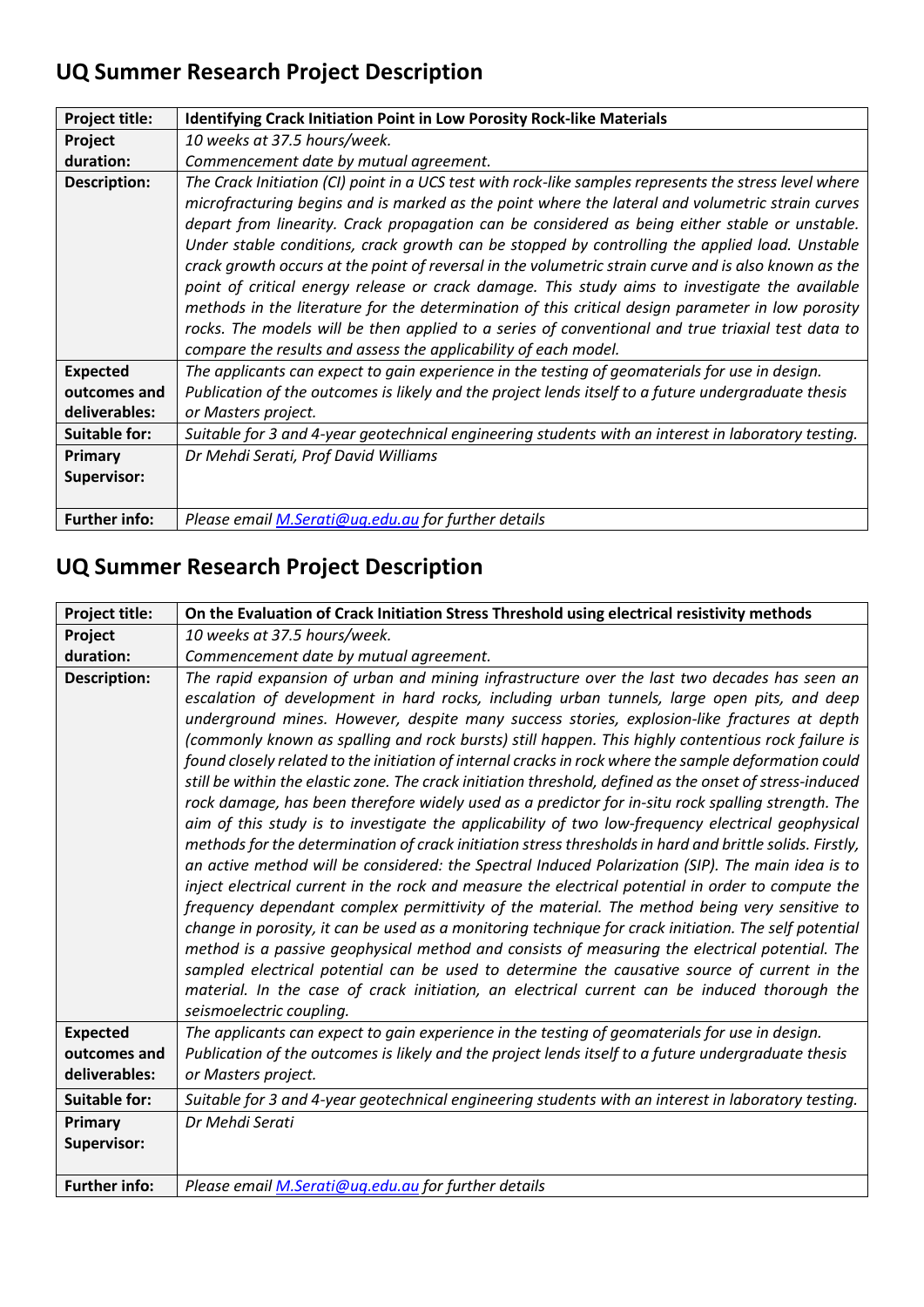| Project title:       | Rock Damage Behaviour at Elevated Temperature                                                                                                                                                                                                                                                                                                                                                                                                                                                                                                                                                                                                                                                                                                                                                                                                                                                                                                                                                                                                                                                                                                                                                                                                                                            |
|----------------------|------------------------------------------------------------------------------------------------------------------------------------------------------------------------------------------------------------------------------------------------------------------------------------------------------------------------------------------------------------------------------------------------------------------------------------------------------------------------------------------------------------------------------------------------------------------------------------------------------------------------------------------------------------------------------------------------------------------------------------------------------------------------------------------------------------------------------------------------------------------------------------------------------------------------------------------------------------------------------------------------------------------------------------------------------------------------------------------------------------------------------------------------------------------------------------------------------------------------------------------------------------------------------------------|
| Project              | 10 weeks at 37.5 hours/week.                                                                                                                                                                                                                                                                                                                                                                                                                                                                                                                                                                                                                                                                                                                                                                                                                                                                                                                                                                                                                                                                                                                                                                                                                                                             |
| duration:            | Commencement date by mutual agreement.                                                                                                                                                                                                                                                                                                                                                                                                                                                                                                                                                                                                                                                                                                                                                                                                                                                                                                                                                                                                                                                                                                                                                                                                                                                   |
| <b>Description:</b>  | One of the most common rock failure types in deep underground structures is rockburst (also know<br>as strainburst, pillar burst, and fault-slip burst) where large quantities of rock fragments are<br>ejected from the excavation boundary with high kinetic energy. Rock burst events bear the<br>potential for fatal incidents and equipment damage or loss. Understanding the mechanisms that<br>lead to an explosion-type rockburst failure is therefore critical for a safe underground environment<br>and successful underground operation. While rockburst type failures have been studied extensively<br>including through field observations, experimental and theoretical investigations as well as<br>numerical modelling and in-situ monitoring; the true mechanism has not yet been completely<br>understood to its full extent. In particular, thermo-mechanical damage behaviour of rock under<br>high-stress conditions during rockburst requires further investigations and prevention efforts. In<br>this study, various Brazilian test samples will be tested at elevated temperatures of up to 300° using<br>image processing and high-speed photography techniques to assess the fracture formation of<br>brittle rocks under coupled Thermo-mechanical stresses. |
| <b>Expected</b>      | The applicants can expect to gain experience in the testing of geomaterials for use in design.                                                                                                                                                                                                                                                                                                                                                                                                                                                                                                                                                                                                                                                                                                                                                                                                                                                                                                                                                                                                                                                                                                                                                                                           |
| outcomes and         | Publication of the outcomes is likely and the project lends itself to a future undergraduate thesis                                                                                                                                                                                                                                                                                                                                                                                                                                                                                                                                                                                                                                                                                                                                                                                                                                                                                                                                                                                                                                                                                                                                                                                      |
| deliverables:        | or Masters project.                                                                                                                                                                                                                                                                                                                                                                                                                                                                                                                                                                                                                                                                                                                                                                                                                                                                                                                                                                                                                                                                                                                                                                                                                                                                      |
| <b>Suitable for:</b> | Suitable for 3 and 4-year geotechnical engineering students with an interest in laboratory testing.                                                                                                                                                                                                                                                                                                                                                                                                                                                                                                                                                                                                                                                                                                                                                                                                                                                                                                                                                                                                                                                                                                                                                                                      |
| Primary              | Dr Mehdi Serati, Prof David Williams                                                                                                                                                                                                                                                                                                                                                                                                                                                                                                                                                                                                                                                                                                                                                                                                                                                                                                                                                                                                                                                                                                                                                                                                                                                     |
| <b>Supervisor:</b>   |                                                                                                                                                                                                                                                                                                                                                                                                                                                                                                                                                                                                                                                                                                                                                                                                                                                                                                                                                                                                                                                                                                                                                                                                                                                                                          |
| <b>Further info:</b> | Please email M.Serati@uq.edu.au for further details                                                                                                                                                                                                                                                                                                                                                                                                                                                                                                                                                                                                                                                                                                                                                                                                                                                                                                                                                                                                                                                                                                                                                                                                                                      |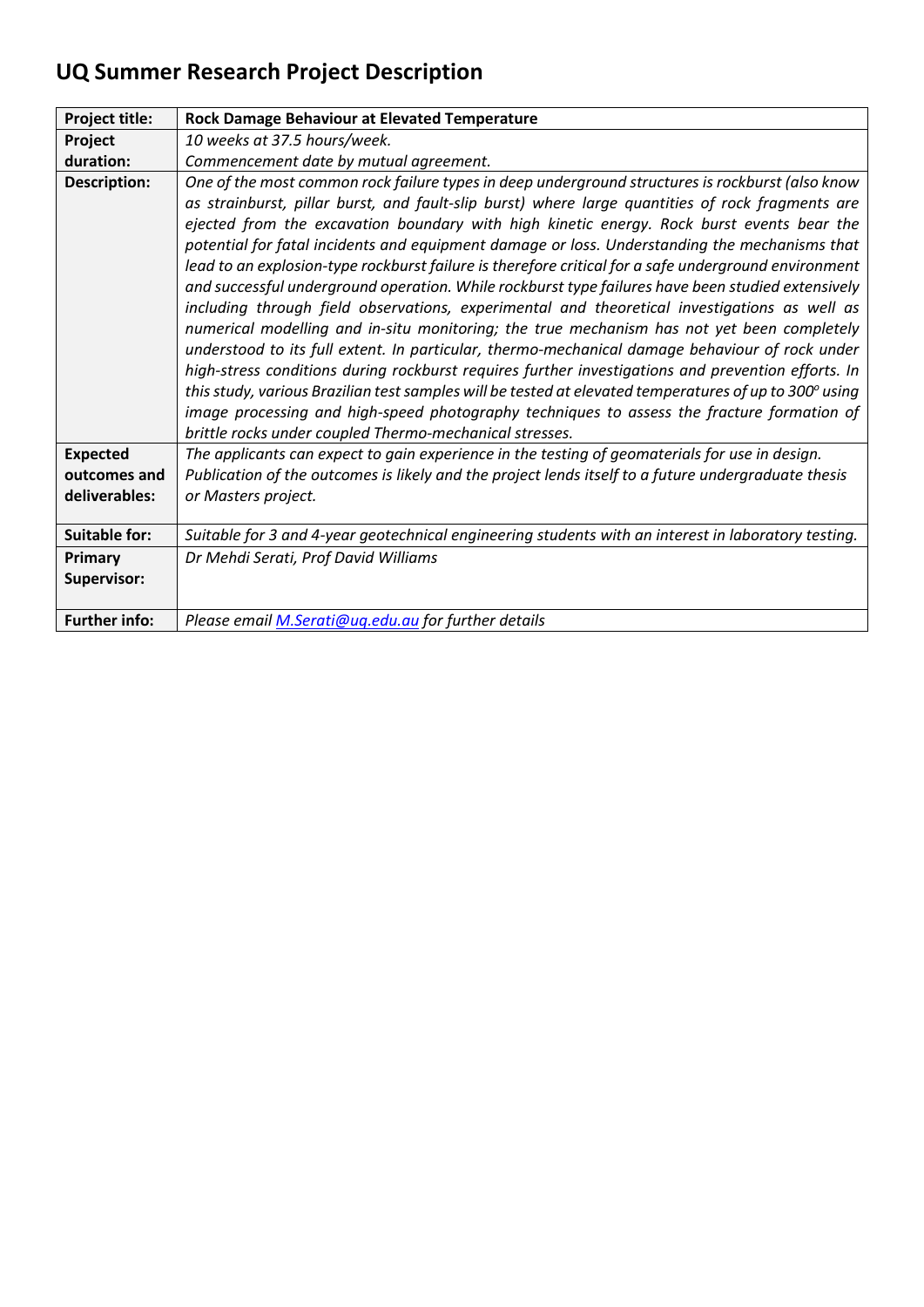| Project title:                                   | Assessing fire safety of timber infrastructure                                                                                                                                                                                                                                                                                                                                                                                                                                                                                                                                                                                                                                                                                                                                                                                                                                                    |
|--------------------------------------------------|---------------------------------------------------------------------------------------------------------------------------------------------------------------------------------------------------------------------------------------------------------------------------------------------------------------------------------------------------------------------------------------------------------------------------------------------------------------------------------------------------------------------------------------------------------------------------------------------------------------------------------------------------------------------------------------------------------------------------------------------------------------------------------------------------------------------------------------------------------------------------------------------------|
| <b>Project duration:</b>                         | 6 to 8 weeks                                                                                                                                                                                                                                                                                                                                                                                                                                                                                                                                                                                                                                                                                                                                                                                                                                                                                      |
| <b>Description:</b>                              | Timber is a combustible material, however, if properly designed many<br>timber infrastructure elements can still maintain their intended function<br>during and after fire. The Fire Safety Research Group at UQ work in close<br>collaboration with the National Centre for Timber Durability and Design<br>Life to better understand the fire behaviour of timber and how this can<br>knowledge can be implemented to improve the response of timber to fire.<br>This particular programme will look at the burning behaviour of timber<br>that contains added chemicals to improve its durability against fungi and<br>termites. This will involve experimental investigation of timber with and<br>without treatment at multiple scales. The aim is to identify conditions that<br>cause combustion to continue in timber after a fire has passed or<br>exhausted its non-timber fuel supply. |
|                                                  | The work will consist of experimental fire experiments in our state-of-the-<br>art fire laboratory on campus.                                                                                                                                                                                                                                                                                                                                                                                                                                                                                                                                                                                                                                                                                                                                                                                     |
| <b>Expected</b><br>outcomes and<br>deliverables: | Students will work closely with current doctoral students, which will help<br>those who have little or no experience with timber or experimental work in<br>general.                                                                                                                                                                                                                                                                                                                                                                                                                                                                                                                                                                                                                                                                                                                              |
|                                                  | Through the experimental work students will gain valuable laboratory skills<br>and an insight into fire safety testing. They will learn how to measure<br>various important fire quantities and how to interpret results.                                                                                                                                                                                                                                                                                                                                                                                                                                                                                                                                                                                                                                                                         |
|                                                  | Good work/results will directly contribute to research publications, in<br>which summer students will be invited to participate; this can be helpful<br>for those that wish to apply for post graduate research positions in the<br>future.                                                                                                                                                                                                                                                                                                                                                                                                                                                                                                                                                                                                                                                       |
|                                                  | It is expected that students attend meetings with the supervisor of the<br>project, as well as with the fire safety research group.                                                                                                                                                                                                                                                                                                                                                                                                                                                                                                                                                                                                                                                                                                                                                               |
| <b>Suitable for:</b>                             | There are no specific requirements for this project, other than an interest<br>in experimental work, plus a willingness to learn.                                                                                                                                                                                                                                                                                                                                                                                                                                                                                                                                                                                                                                                                                                                                                                 |
| Primary<br><b>Supervisor:</b>                    | Dr Felix Wiesner                                                                                                                                                                                                                                                                                                                                                                                                                                                                                                                                                                                                                                                                                                                                                                                                                                                                                  |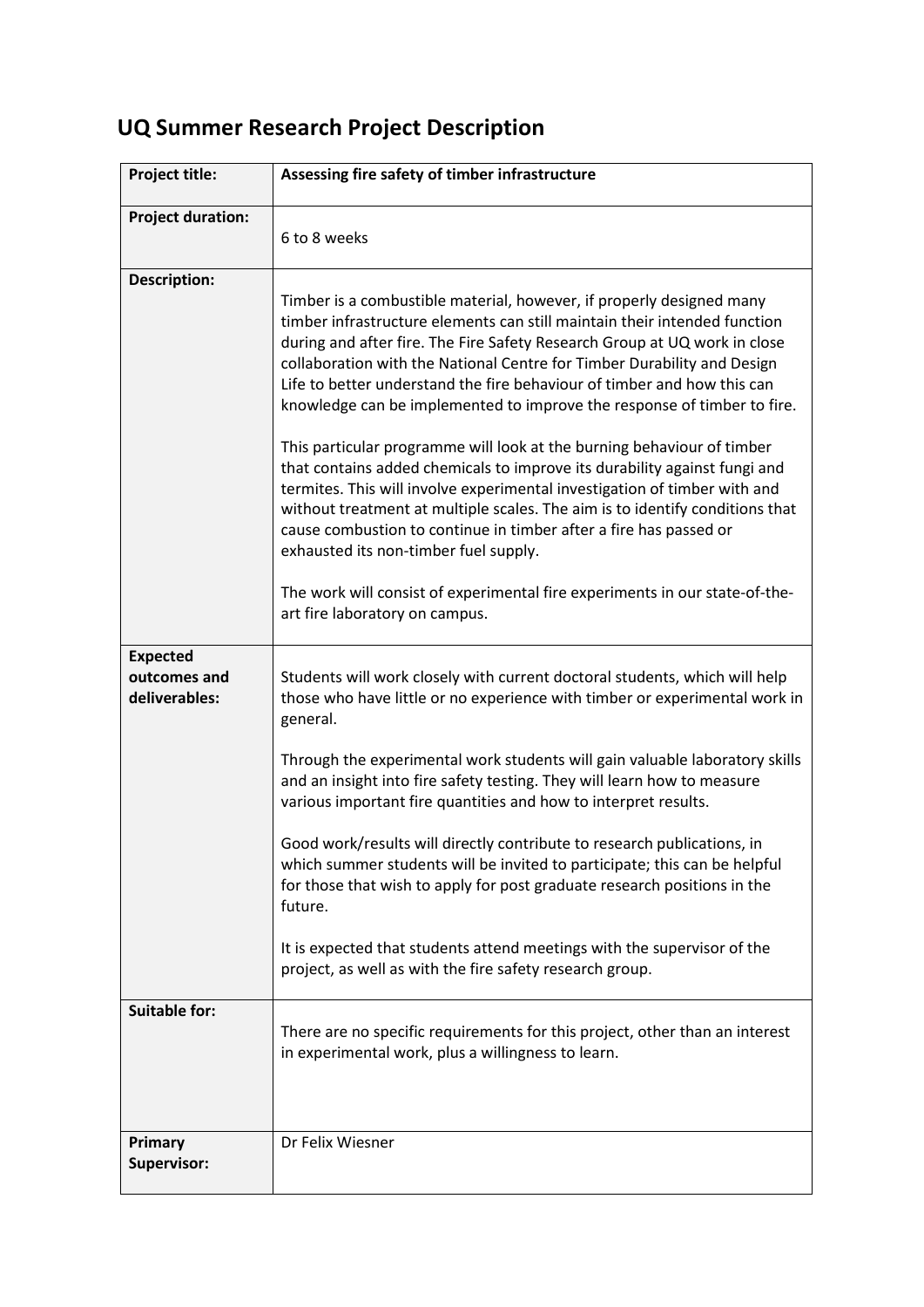| <b>Further info:</b> | For further information regarding the projects, please contact: Dr Felix |
|----------------------|--------------------------------------------------------------------------|
|                      | Wiesner: f.wiesner@ug.edu.au                                             |
|                      |                                                                          |